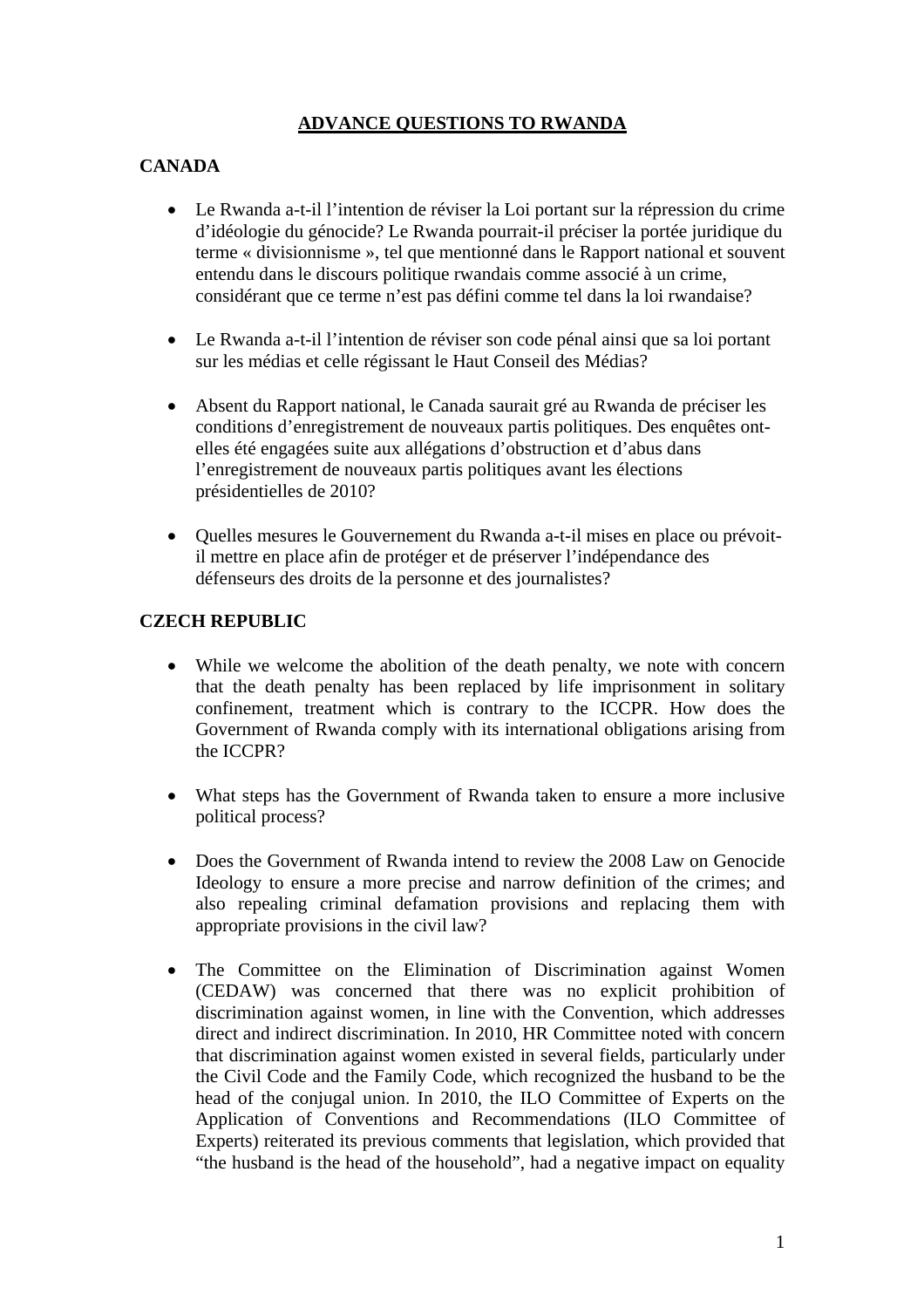between men and women in employment. What steps has the Government of Rwanda taken/is going to take in order to implement those recommendations?

• It was reported that not all former child soldiers, notably girls, were provided with the means of psychological recovery and social rehabilitation. What measures has the Government of Rwanda taken in that respect?

### **IRELAND**

Ireland would like to congratulate Rwanda on the progress made in securing the social and economic rights of the population, and welcomes the Government's stated commitment to the promotion and the protection of human rights in their submission paper to this assembly. We welcome the ratification by Rwanda of several international treaties, and note that according to the Rwandan Constitution ratified international treaties have precedence over domestic laws.

Notwithstanding this progress, there remain some areas of concern:

#### 1. **Genocide ideology laws**

Whilst acknowledging the legitimate rationale underlying the 2003 Law on Genocide and the 2008 Law on Genocide Ideology, Ireland is concerned about the lack of clarity in the wording and application of the legislation. We understand that the Rwandan government has been conducting a review of this legislation and are interested to know the timeframe of this review? Will there be wider consultation, for example with civil society, during this process? Is one of the aims of this review to ensure that the terminology in the Laws is very clear, and that it enables Rwanda to meet its international human rights obligations, whilst continuing to protect its population?

#### 2. **Freedom of the Media**

Given the role of the media in the 1994 genocide, it is very understandable for Rwanda to take action so as to ensure that history does not repeat itself. However, Ireland is concerned that the situation in Rwanda in relation to the media means that legitimate independent public criticism, whether direct or indirect criticism of government, or other aspects of the country, is limited. Sometimes this appears to be self-censorship caused by fear of negative reaction from the authorities. Freedom of speech is a fundamental right in a democracy, and we believe that an independent, free and active media is a vital component in enabling a country and society to ask questions, to understand itself and to develop. We would therefore like to ask how the Government intends to promote space for a free and open media to operate in Rwanda?

### **LATVIA**

• According to the information by the Office of the UN High Commissioner for Human Rights, 73 countries from different regions of the world have issued standing invitations to all special procedures of the Human Rights Council.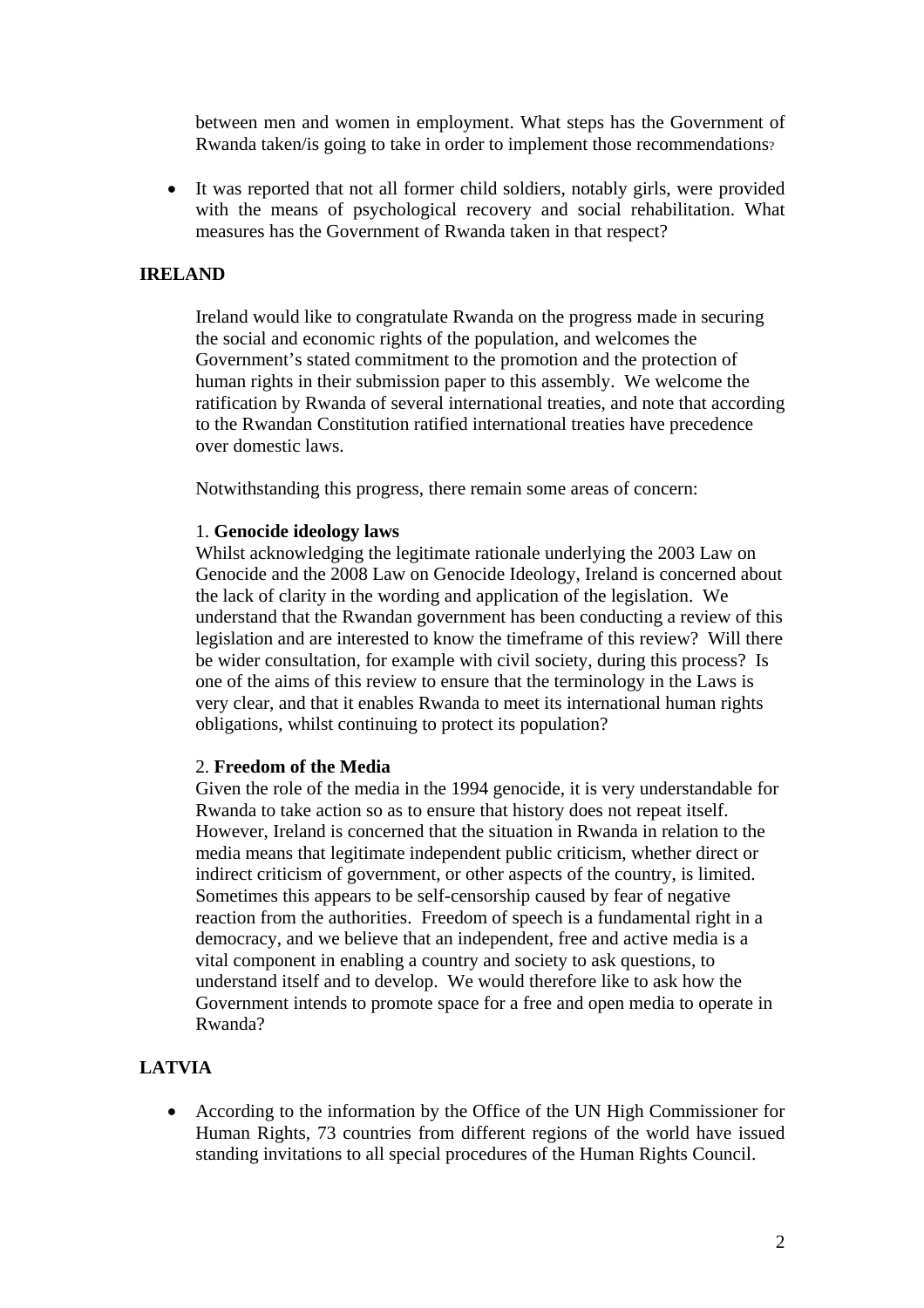Considering previous cooperation of Rwanda with special procedures mandate holders - would your country consider extending a standing invitation to all special procedures of the Human Rights Council in the future?

## **NETHERLANDS**

### • **Freedom of expression, association and peaceful assembly**

In light of remarks made in paragraphs 51 and 52 of the OHCHR compilation about the difficult position of opposition political parties and incidents in the runup to the July 2010 elections, and with reference to paragraphs 11, 21, 25 and 26 of the stakeholder report which allege that political opposition is being hampered by intimidation of members of the opposition, denunciation of policitians under the Genocide Ideology law, and judicial proceedings, can the Government elaborate the legal procedures that will be followed in cases against members of the opposition, such as Mr. Ntaganda, Mr. Mushayidi and Mme. Victoire Ingabire?

## • **Genocide-ideology law**

With reference to the criticism in paragraph 50 of the OHCHR compilation and paragraphs 17 and 22 of the stakeholder compilation about the broad interpretation of the crime of 'divisionism' and crimes under the Genocide Ideology law, which allegedly have a negative effect on the freedom of expression, association and peaceful assembly, as well as on the process of justice and reconciliation due to witnesses being afraid to testify out of fear for being charged with such crimes themselves, as is remarked in paragraph 12 of the stakeholder report, how does the Government intend to amend these laws?

## • **Media freedom**

Paragraph 24 of the national report mentions the suspension by the Media High Council of two newspapers, Umuseso and Umuvugizi. Considering the criticism in paragraphs 18, 21 and 24 of the stakeholder report which state that in the run-up to the July 2010 elections there was a crackdown on independent voices, and that the 2009 Media Law has been used against the media, how does the Government guarantee the independence of the Media High Council so as to protect it from allegations of political interference?

## • **HR Commission**

With regard to the National Commission for Human Rights, which is elaborated on in paragraph 7 of the national report, and concerns voiced by the CRC about the financial and human resources of the Commission as stated in paragraph 6 of the OHCHR report, what measures does the Government take to ensure the independence of this body and the quality of its work?

## **SWEDEN**

• Sweden would be grateful if the Government of Rwanda could elaborate on the state of affairs concerning the civil and political rights of the Rwandan population?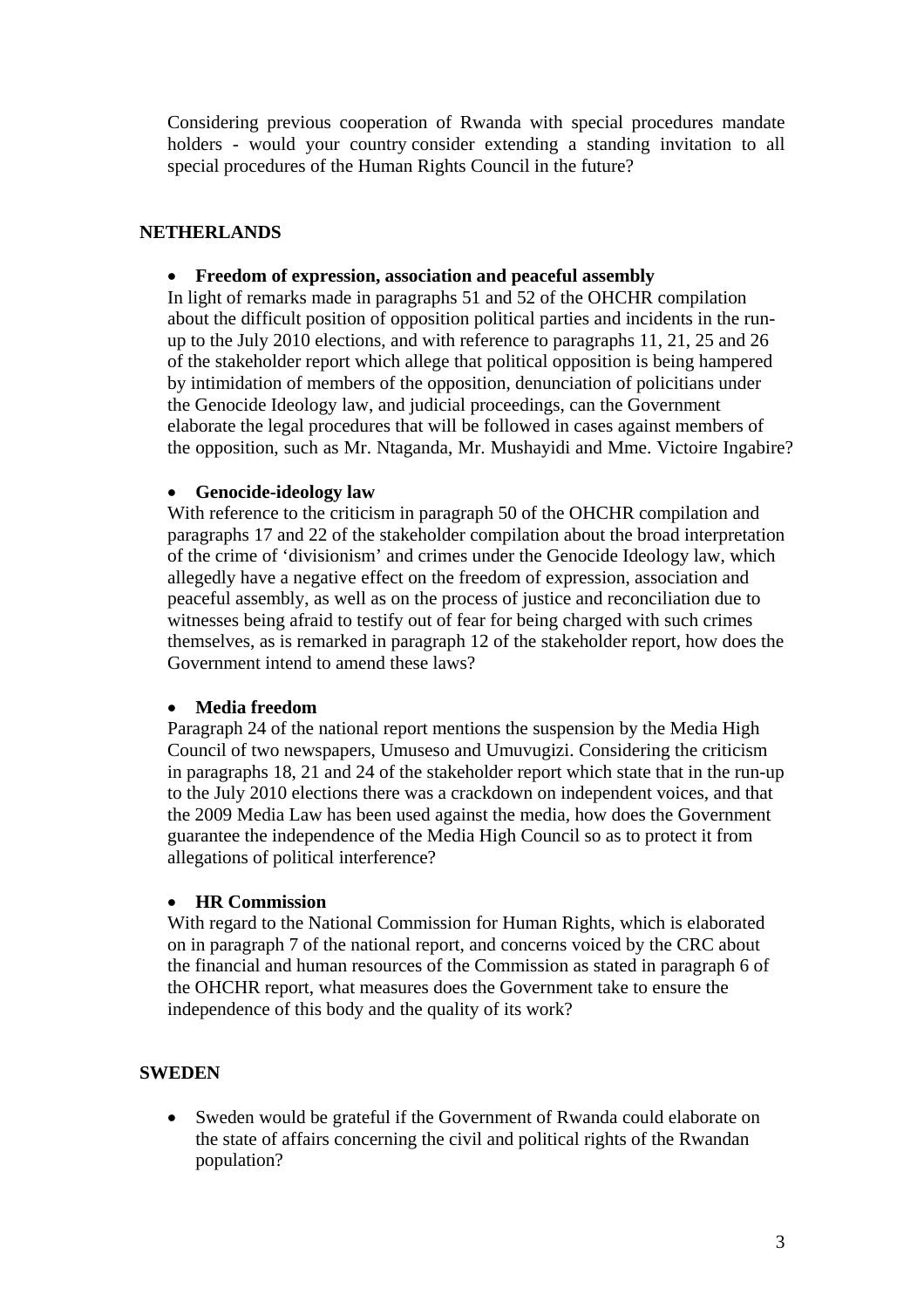- What actions are taken to promote and protect individuals' right to freedom of expression, press and association?
- What actions are taken to adequately address reports of attacks, intimidation and harassment of persons who are peacefully expressing their views?
- Sweden would like to ask the Government of Rwanda to elaborate on what measures it is undertaking to ensure that no person is arrested for peacefully exercising their right to freedom of expression, association and peaceful assembly, and that all arrests are carried out in accordance with the law and in line with human rights standards?
- Sweden would like to ask the Government of Rwanda to elaborate on its commitment to promote human rights, including with regard to signing, ratifying and implementing core international human rights treaties?

# **SWITZERLAND**

- Will the government of Rwanda be ready to revise the law on "genocide" ideology", in order to allow the government to deter hate speech where needed, but also protect the right of freedom of expression enshrined in international conventions? What would be the next steps in this regard?
- What measures are planned by the Rwandese government to ensure that the freedom of expression and the freedom of association are effectively respected, especially with regard to the 2008 NGO law as well as the 2009 media law?
- Does the government of Rwanda consider issuing a standing invitation to the UN Special Rapporteur on the promotion and protection of the right to freedom of opinion and expression and to the Special Rapporteur on Freedom of Expression and Access to Information of the African Commission on Human and Peoples' Rights?

## **UNITED KINGDOM**

- We should be grateful if you would provide information on the extent to which civil society, including the National Commission for Human Rights in Rwanda, was consulted in the preparation of your national report.
- How is the Government seeking to support the formation of independent political opposition parties and increase transparency in the political party registration process, particularly ahead of the Parliamentary elections in 2013? Are there also plans to improve the transparency of the district-level consolidation of national election results?
- Could the Government update us on progress in reforming the judiciary and prison sector given concerns expressed by the Human Rights Committee and